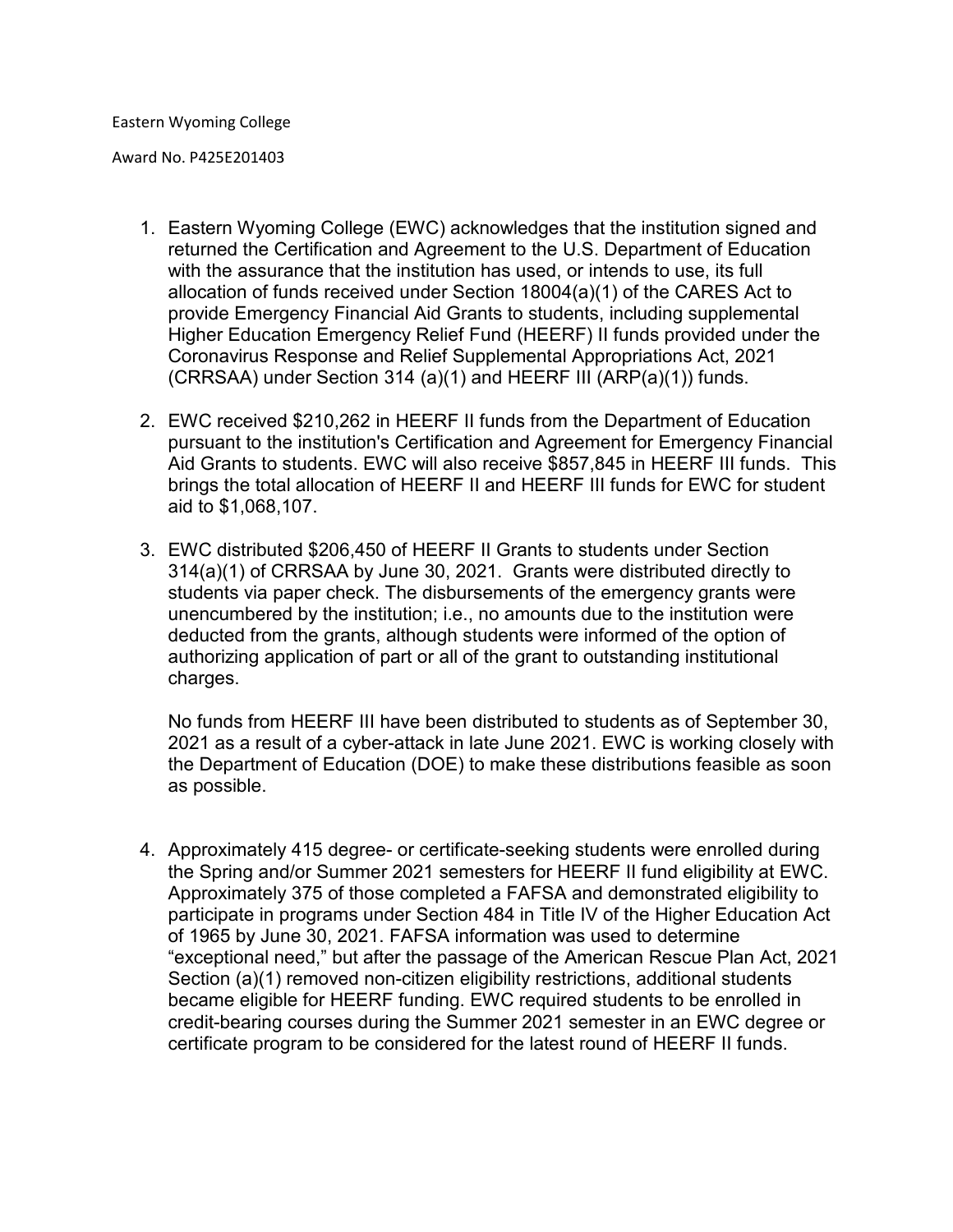EWC has approximately 504 degree- or certificate seeking students enrolled during the fall semester 2021. As of September 30, 2021, no students have received HEERF III funds.

5. Two-hundred-ninety-nine (299) students received an Emergency Financial Aid Grant under Section 314(a)(1) of CRRSAA as of June 30, 2021.

No students received HEERF III (ARP) funds as of September 30, 2021.

6. EWC did not require students to complete an initial application to be considered for HEERF II grant funds. EWC prioritized students with an Expected Family Contribution (EFC) in the Pell-eligible range as determined by the 2020-2021 FAFSA for the majority of available funding. This allowed for simplicity and consistency in awarding, as well as to ensure the most students possible receive an appropriate amount of funds while prioritizing those with "exceptional need." Five tiers of awards were established for awarding following the passage of the American Rescue Plan Act, 2021 Section (a)(1) removed non-citizen eligibility restrictions. Grants for Summer 2021 were awarded by the following criteria:

> **Tier 1:** \$1400 for full-time Pell-eligible students prorated for less-than-full time status.

> **Tier 2:** \$1000 for full-time non-Pell-eligible students with an EFC of 5712 to 10000; prorated for less-than-full-time status.

> **Tier 3:** \$800 for full-time non-Pell-eligible students with an EFC of 10001 to 15000 prorated for less-than-full-time status.

> **Tier 4:** \$600 for full-time non-Pell-eligible students with an EFC of 15001 to 18000 prorated for less-than-full-time status.

**Tier 5:** \$400 for full-time non-Pell-eligible students with an EFC over 18000, non-FAFSA filers, and/or students not eligible for TIV funding prorated for less-than-fulltime status.

During the third quarter, EWC did not distribute HEERF III funds to students.

7. Information about the availability of funds and EWC's awarding process was posted to EWC's COVID-19 alerts page online. It was also emailed to currently enrolled students and a follow-up text was sent to the same students encouraging them to check their email or EWC's website for information. An insert was included with grant checks explaining what the funds were, how it could be used, and provided instructions for how to apply for more funds if individual need exceeded the amount received. The insert also provided the option for students to authorize the use of all or a portion of the funds to offset an outstanding balance by returning the refund check with a signed and dated authorization slip, thus allowing them to opt in to using the funds to pay for account charges. A separate awarding code and process was used to apply the designated amount of funds to a student's balance and ensure appropriate tracking for tax and accounting purposes.